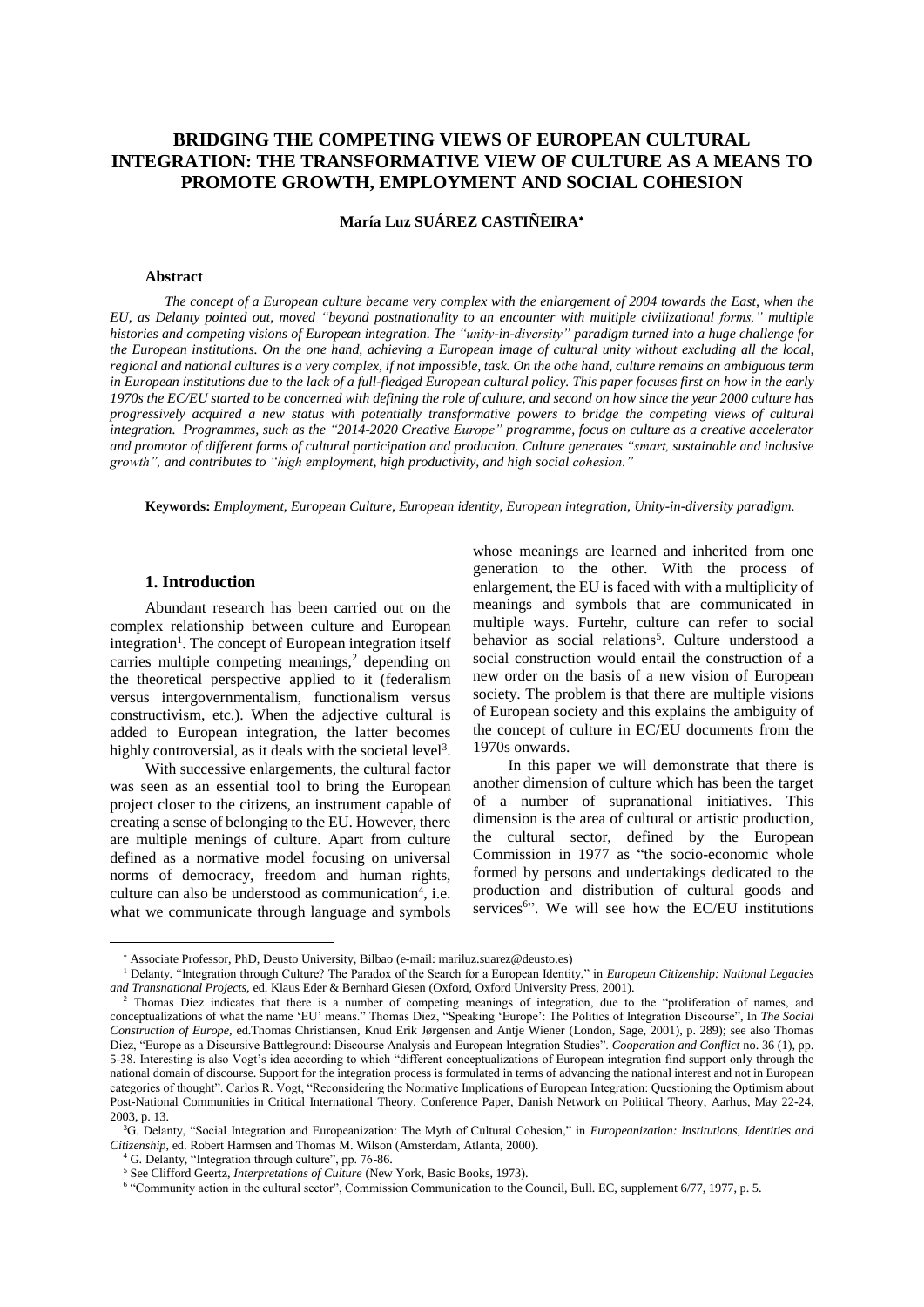have evolved in their approach to culture from an application of the EC Treaty to the cultural sector to culture as a creative accelerator; culture as capable to promote "smart, sustainable and inclusive growth", and contribute to "high employment, high productivity, and high social cohesion", in an effort to build a cultural space including the local, the regional and the national dimensions.

# **2. A cultural space in the making**

### **2.1. Pre-Mastricht initiatives**

Member States have traditionally been reticent to the intervention of the Community in cultural affairs, which explains the lack of a clear European cultural policy. The EC/EU had to wait until 1992 to introduce the so called article on culture in the Treaty of Maastricht, now article 167 of the  $TFEU<sup>7</sup>$ , allowing the development of cultural action at supranational level.

Before that, however, increasing awareness that the economic, social and political goals were not sufficient basis for the creation of a European Polity led the institutions to publish resolutions and declarations about the potential of culture to unite people, as well as to promote social and economic development. In 1973, at the Copenhagen Summit, the European Council approved a declaration on European identity, defined as "the diversity of cultures within the framework of a common European civilization, the attachment to common values and principles, the increasing convergence of attitudes to life, the awareness of having specific interests in common and the determination to take part in the construction of a United Europe." Democracy, the rule of law, social justice, respect for human rights, and the wish to participate in world affairs were other principles included in the definition of European identity $8$ .

In 1974, the European Parliament, in an effort to materialize the Unity-in-diversity paradigm, adopted a broad resolution<sup>9</sup> for the protection of Europe's cultural heritage, including other areas of action such as harmonization of copyright legislation and in the field of tax laws relating to culture. It also advanced action in the fight against theft and illicit trafficking of works of art. A year later, in 1975 Leo Tindemans' Report on the European Union<sup>10</sup> encouraged greater Community involvement in people's everyday life. Statements reflected the self-imposed distance from culture and the awareness of the difficulty to achieve a balance between the objectives deriving from the application of the EEC Treaty and those relating to the protection of national heritage. As the member States resented the Institutions' involvement in matters of culture, the Commission limited the scope of their involvement in culture to "the socio-economic whole formed by persons and undertakings dedicated to the production and distribution of cultural goods and services", the objective being to create "a more propitious economic and social environment in support of cultural activities at the European level<sup>11</sup>."

In 1976 and 1979 the Commission formally submitted proposals $^{12}$  for the treatment of culture at the invitation of the European Parliament. In January 1976 the European Commission submitted a document articulating the need for coordination of cultural activities, and at the end of 1977 it published a communication insisting on the Community's economic and social responsibilities towards the cultural sector as a socio-economic whole, facilitating the free movement of cultural goods and the improvement of the living and working conditions of cultural operators. The activities on heritage protection were also justified on an economic basis, culture being a great potential capable of generating economic activity in fields such as tourism, art publishing, monument maintenance and scientific research. As for cultural exchanges a "natural area" to the Community's action, they were legally justified on the basis of the last objective set in Article 2 of the EEC Treaty, which is to "quicken the will to unite the nations of Europe<sup>13</sup>." The Unity-in-diversity paradigm was seen as fundmental for integration, and the concept of national heritage gradually transformed into a new concept of "Community heritage," expanding to new domains.

In 1983 the Heads of State signed a Solemn Declaration on the  $EU<sup>14</sup>$ , encouraging the ministers of culture to promote cultural cooperation in the areas of cultural heritage, as well as cooperation between artists and writers from the Member States. The Declaration called for the integration of cultural activities within the framework of cooperation with third countries. For the first time, the audio-visual media was particularly stressed, and the possibility of introducing some kind of legal framework was envisaged. The Council discussed more and more cultural related issues and the Ministers of culture ffairs adopted a series of resolutions within the Council in order to support ad hoc cultural and artistic actions. This context

 $\overline{a}$ 

<sup>7</sup> Art. 128 TEC, until 1999, and Art. 151 EC from 1999 to 2009.

<sup>8</sup> See Declaration on European Identity, Bull EC no. 12, 1973.

<sup>9</sup> See Resolution of the European Parliament of 13 May 1974 on measures to protect the European Cultural heritage, OJ C79, 5/4/1976.

<sup>&</sup>lt;sup>10</sup> Leo. Tindemans, "Report on the European Union", Bull EC, supplement 1/1976

<sup>&</sup>lt;sup>11</sup> "Community action in the cultural sector", Commission communication to the Council, Bull EC, 1977, supplements 6/77.

<sup>&</sup>lt;sup>12</sup> Resolution of the European Parliament of 8 March 1976 on *Community action in the cultural sector*, OJ C79, 5/4/1976; Resolution of the European Parliament of 18 January 1979 on *literary translation in the Community,* OJ C 39, 12/2/1996.

<sup>&</sup>lt;sup>13</sup> "Stronger Community action in the Cultural Sector" Commission communication to the Parliament and Council, Bull EC, 1982, supplement 6/82.

<sup>&</sup>lt;sup>14</sup> SOLEMN DECLARATION ON EUROPEAN UNION European Council Stuttgart 19 June 1983 Reproduced from the Bulletin of the European Communities, No. 6/1983. http://aei.pitt.edu/1788/1/stuttgart\_declaration\_1983.pdf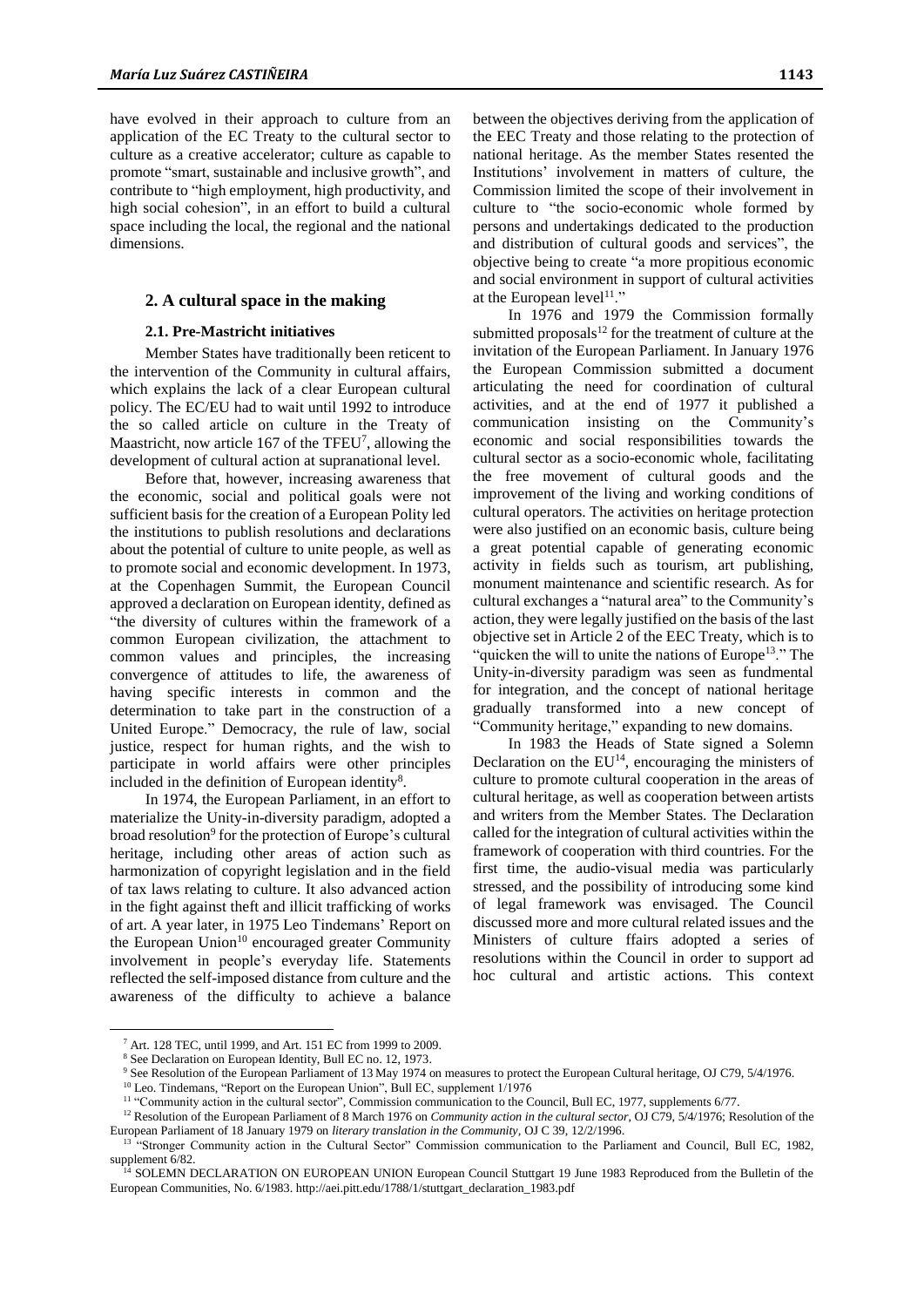favourable to culture finally led to the creation of the European Council of Culture.

In spite of the previous efforts, the 1984 European Parliament elections stressed a weak public attachment to the political project. This lack of public support led to the 1985 Adonino Report for a People's Europe suggesting symbolic measures such as the promotion of European sport competitions and literary awards, the creation of a European Youth Orchestra, the selection of an emblem and flag, the organisation of a Eurolottery and circulation of stamps with designs inspired by the Community. The launch of programmes in education and the establishment of a common audiovisual area with a European multilingual television channel were also suggested.<sup>15</sup>

The Single European Act did not assign any cultural powers to the Community, but the Commission published *A fresh boost for culture in the European Community*<sup>16</sup> , in an effort to convince the Member States that Community cultural activity was necessary both politically and economically in order to complete the market by 1992 and to progress from a people's Europe to EU. Whereas the Commission the stressesd the European construction through unity of European culture as shown by the history of regional and national diversity, the Parliament focused on diversity and on the efforts needed to move toward the creation of a European Culture or a culture of cultures<sup>17</sup>.

From 1984 to 1986 the European Council adopted a number of resolutions including piracy fighting, European films distribution, audio-visual products treatment, the establishment of the European cultural capital, networking of libraries, youth participation in cultural activities, the creation of international cultural itineraries, protection and conservation of heritage, and the promotion of literary works translation. 1987 saw another important advance: the European ministers of culture officially established the Council of Ministers of Culture and the ad hoc Commission for Cultural Issues, and the European Parliament adopted another important document, "Initiating cultural activities in the  $EC^{18}$ ."

### **2.2. Post-Mastricht initiatives**

 $\overline{a}$ 

In 1992, the Treaty of Maastricht introduced the so-called "culture article", which brought culture fully into the action scope of the EC/EU. It is the first real attempt at defining common cultural policy, though it does not aim at any harmonization of the cultural identities of the Member States, one of the main objectives being the protection of national and regional diversity. It has become Article 167 of the TFEU and is formulated in the following way:

- 1. The Union shall contribute to the flowering of the cultures of the Member States, while respecting their national and regional diversity and at the same time bringing the common cultural heritage to the fore.
- 2. Action by the Union shall be aimed at encouraging cooperation between Member States and, if necessary, supporting and supplementing their action in the following areas:

- improvement of the knowledge and dissemination of the culture and history of the European peoples,

- conservation and safeguarding of cultural heritage of European significance, — non-commercial cultural exchanges,

- artistic and literary creation, including in the audiovisual sector.

- 3. The Union and the Member States shall foster cooperation with third countries and the competent international organizations in the sphere of culture, in particular the Council of Europe.
- 4. The Union shall take cultural aspects into account in its action under other provisions of the Treaties, in particular in order to respect and to promote the diversity of its cultures.
- 5. In order to contribute to the achievement of the objectives referred to in this Article:

- the European Parliament and the Council acting in accordance with the ordinary legislative procedure and after consulting the Committee of the Regions, shall adopt incentive measures, excluding any harmonization of the laws and regulations of the Member States,

- the Council, on a proposal from the Commission, shall adopt recommendations<sup>19</sup>.

It is worth stressing that this Article stated that the Community should take cultural aspects into account in all its actions under other provisions of the Treaty, and that all decisions about culture should be adopted unanimously. It is also the only Article of the Treaty that explicitly refers to the audio visual sector as part of the artistic and creative arts in general, the plurality of which is to be safeguarded with a view to protect the Members Statess' democratic, social and cultural needs.

There was a positive response to the inclusion of this article on culture. It encouraged the Commission in 1996 to publish a document presenting all existing instruments and activities of the Community in the field of culture; it benefitted cultural networks and professional organizations as well as cultural communities, and contributed to the promotion of cultural cooperation. Moreovert, the fact that culture

<sup>&</sup>lt;sup>15</sup> See Second P. Adonino Report for a People's Europe, Bull. EC (1985), Supplement 7/85.

<sup>&</sup>lt;sup>16</sup> European Commission, A fresh boost for culture in the European Community. https://publications.europa.eu/en/publication-detail/-/publication/cee0214a-9caa-406f-a399-fd540b7793ac/language-en

<sup>&</sup>lt;sup>17</sup> See Resolution of the European Parliament of 17 Feb 1989 on a fresh boost for Community action in the cultural sector, OJ C69, 20/3/1989. <sup>18</sup> Initiating cultural activities in the EC, Adopted by the European Parliament on 17 November 1989.

<sup>&</sup>lt;sup>19</sup> Consolidated Version of the Treaty on the Functioning of the European Union, http://eur-lex.europa.eu/legalcontent/en/TXT/PDF/?uri=CELEX:12012E/TXT&from=FR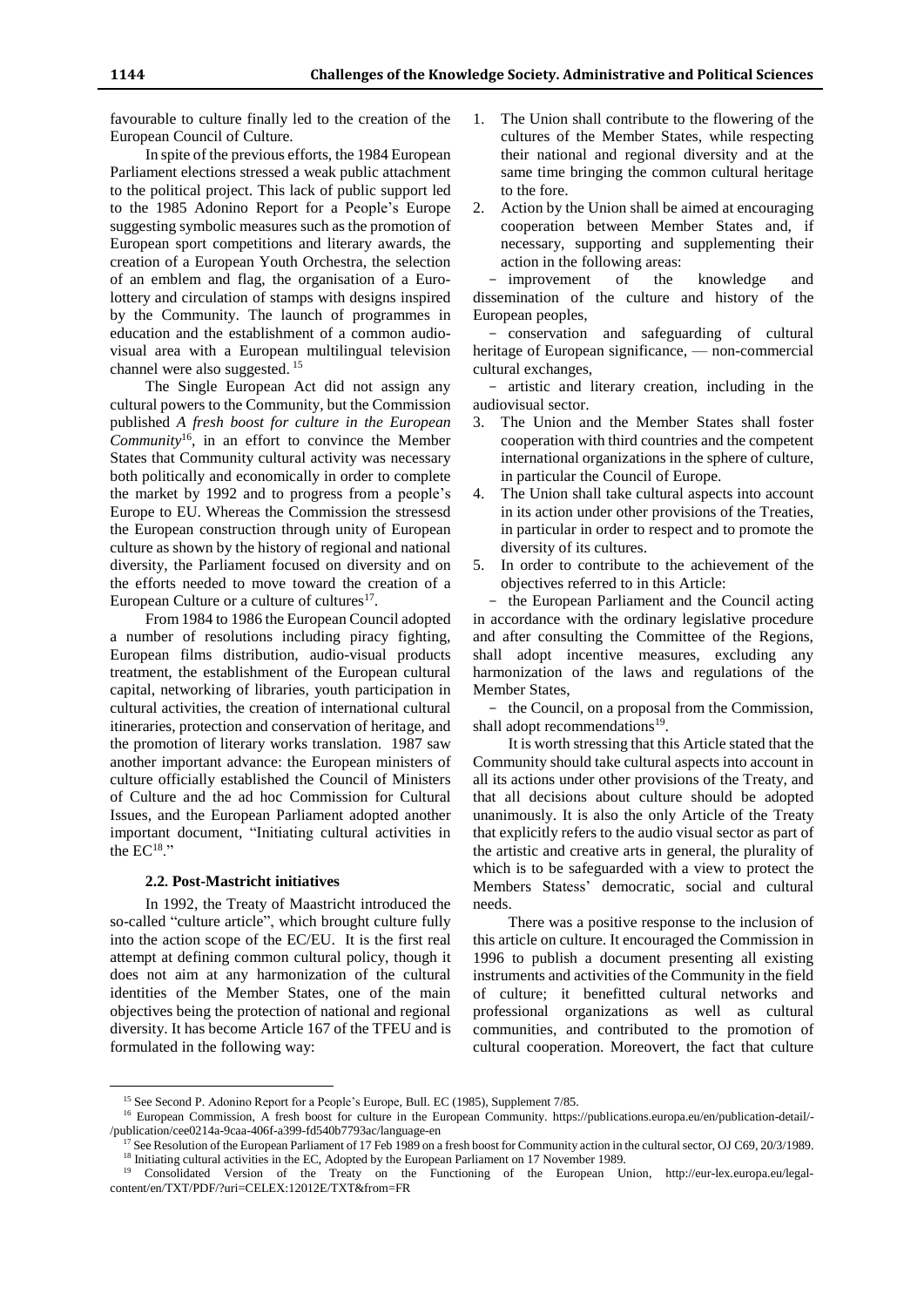should play a role not only in the context of EC policy itself but also in society in general increasingly engaged legal and economic experts in cultural activities.

In the years following 1992 a number of papers and studies analyzed the importance of the inclusion of Article on culture in the Maastricht Treaty<sup>20</sup>. The cultural sector was becoming increasingly important, as the new international reality was favouring a new economy based on intense trade of cultural goods and services, though some scholars like Niedobitek<sup>21</sup> or Schlinder<sup>22</sup> insist that, on the one hand a clear definition of culture is still lacking, and on the other that the practice of the EU institutions is still far from meeting the needs of European citizens, particularly those of the workers of the cultural sector.

In the year 2000, Ruffolo Report on cultural cooperation<sup>23</sup> came at a key moment in the debates about the role of culture and cultural policies in the EU after the inclusion of the Article on culture in the Maastricht Treaty. He defended a movement beyond economic interests toward a clear political goal, i.e he supported a cultural policy model that would give all Member States the same equal opportunities for the promotion of cultural diversity. The unity-in-diversity paradigm was stressed as a tool for cohesion rather than a ground for division.

In spite of all the debates on culture at different levels, the 2005 Constitutional Treaty proposal, though it did not add any radical changes to the treatment on culture, was rejected by two of the founding members, France and the Netherlands. It was obvious that the EU was not ready to become a real Union. The Draft Constitution actually made clear the Member States's willing that Culture should remain only marginally present in the EU Treaty and the acquis communautaire.

## **2. Cultural cooperation and the economy sector**

As seen before, the Maastricht Treaty represented a real attempt to define the role of culture in the process of European integration. Nevertheless it was not able to generate a real European cultural policy. But the institutions elaborated strategies to provide cultural institutions and cultural operators throughout Europe

 $\overline{a}$ 

with financial resources for projects aimed at fostering creativity and promoting dissemination of cultural content throughout Europe. Cultural cooperation at European level between Member States was becoming strategic, and to this end the European Commission's Directorate General Education, Audiovisual and Culture (DG EAC) elaborated support instruments. The will to give access to and enable participation of a greater number of citizens in cultural activities led the Council and the Commission to support the creation of major cultural networks and cultural events on a large scale.

The first large-scale cultural projects supported by European funding to give concrete visibility to the contents of the article on culture in the Maastricht Treaty were adopted between 1996 and 1999: Kaleidoscope<sup>24</sup>, Ariane<sup>25</sup> and Raphaël,<sup>26</sup> all three concentrating on tangible aspects of culture. With a total budget of ECU 36.7 million, Kaleidoscope was designed to promote awareness and dissemination of European culture, particularly in the fields of the performing arts, visual arts and applied arts. This project included important actions such as support of events and cultural projects carried out in partnership or through network: large-scale cooperation actions involving third countries; the European city of culture and European cultural month; and actions aiming at improving cultural cooperation between professionals in the cultural sector. Ariane aimed at increasing knowledge and dissemination of literary works and European history, as well as improving the citizens' access to these. With a total budget of ECU 11.3 million, it included funding support for the following actions: translation of literary works, cooperative projects, on-going training for professionals, particularly translators, and European literary and translation prizes. Raphael, with a budget of ECU 30 million, concentrated on European cultural heritage protection, comprising events and dissemination initiatives of a European dimension in favour of the preservation and increased awareness of a European cultural heritage, cooperation in developing thematic networks between European museums, further training and mobility of professionals in the field of European cultural heritage preservation, cooperation in research, preservation and enhancement of decorated facades in Europe, and cooperation proposals to study, preserve

<sup>20</sup> See for example Kaufman and Raunig's detailed analysis of the Culture Article. T. Kaufman and G. Raunig, *Anticipating European cultural policies* ( European Institute for Progressive Cultural Policy, Vienna, 2002).

<sup>21</sup> M. Niedobitek, *The cultural dimension in EC law* (Kluwer Law International, New York, 1997).

<sup>22</sup> Jörg M. Schlinder, *Culture, Politics and Europe: en route to Culture-Related Impact Assessment*, 2012, p..2, http://www.culturalpolicies.net/web/files/222/en/Culture,\_Politics\_and\_Europe(1).pdf..

See Report: on cultural cooperation in the European Union (2000/2323(INI)), Committee on Culture, Youth, Education, the Media and Sport, Rapporteur: Giorgio Ruffolo,

http://www.europarl.europa.eu/sides/getDoc.do;jsessionid=730677AFCB8F09FE473261E87C97DFD2.node2?language=EN&pubRef=- //EP//NONSGML+REPORT+A5-2001-0281+0+DOC+PDF+V0//EN.

<sup>&</sup>lt;sup>24</sup> Decision 719/96/EC of the European Parliament and the Council of 29 March 1996 establishing a programme to support artistic and cultural activities having a European dimension (Kaleidoscope), OJ L 99, 20/4/1996.

<sup>&</sup>lt;sup>25</sup> Decision 2085/97/EC of the European Parliament and the Council of 6 October 1997 establishing a programme of support, including translation, in the field of books and reading (Ariane), OJ L 291, 24//10/1997.

<sup>&</sup>lt;sup>26</sup> Decision 2228/97/EC of the European Parliament and the Council of 13 October 1997establishing a Community action of support in the field of cultural heritage (the Raphael programme), OJ L 305, 8/11/1997.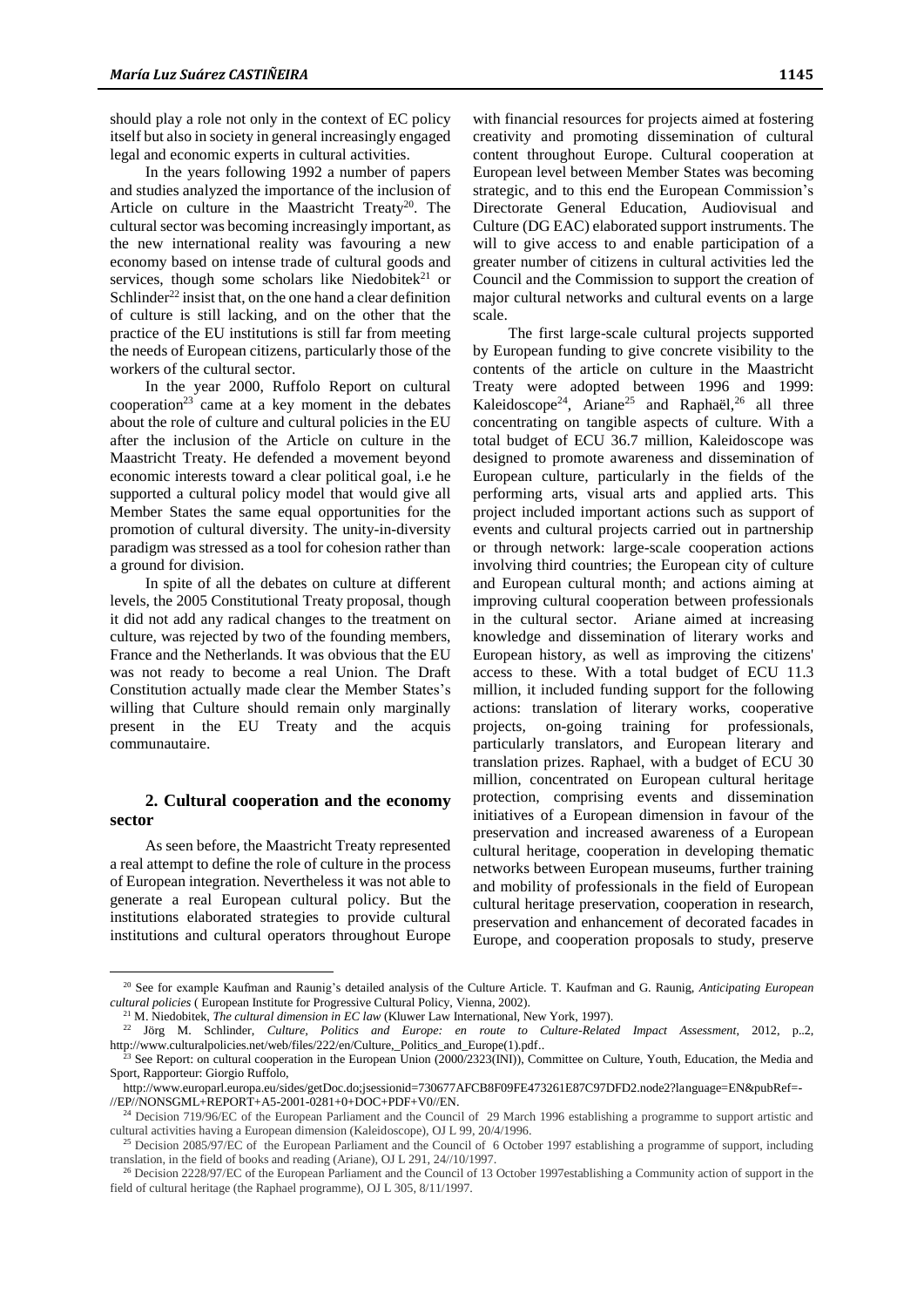and enhance the European pre-industrial heritage. Raphael "supported nearly 360 projects involving more than 1,500 operators from throughout Europe. European heritage laboratories were also supported<sup>27</sup>."

Apart from the cross-border element, i.e. the implication of operators and organizations from several Member States, other important eligibility criteria for all three projects included the innovative nature of the activities, their capacity to spread Member States' cultures and the creation of economically sustainable cultural resources. The financial focus of these projects continued with the "Culture 2000" programme<sup>28</sup>, which supported cooperation projects in all artistic and cultural sectors (performing arts, visual and plastic arts, literature, heritage, cultural history, etc) between cultural institutions in the EU states and accession candidates. With a budget of  $\epsilon$ 236.5 million for a 5-year period, it aimed at promoting a common cultural area characterized by both cultural diversity and a common cultural heritage. In doing so, it also aimed at promoting social integration through arts. From 2000 to 2006, funding also addressed special cultural events with a European or international dimension.

After the "Culture 2000" programme, the "Culture 2007-2013" programme<sup>29</sup> represented a more coordinated approach to cultural cooperation. With a budget of  $\epsilon$  400 million, it aimed at encouraging and supporting cultural cooperation at a European level with a view to encouraging the emergence of European citizenship. The programme mainly promoted "transnational mobility of cultural players, transnational circulation of artistic and cultural works and products and intercultural dialogue and exchanges $30$ ," and co-financing around 300 different cultural actions per year.

In the "Culture 2007-2013" programme, culture gained a significant role in an advanced, knowledgebased economy across the EU, particularly at regional and city levels. It meant not only is a new form to encourage the relationship between forms cultural production but also its relationship with the generation of economic value. The stress is laid not only on enhancing access of audiences to cultural products and experiences, but also on highlighting productive and entrepreneurial capacities in order to contribute to the macroeconomic level of activity.

# **3. Culture as a creative accelerator and promotor of new forms of experimentation and participation**

Considered a new attempt at policy making $31$ , the "2014-2020 Creative Europe" programme<sup>32</sup> is economic in nature and supports supports the European cultural and creative sectors, becoming itself part of the goals of the Europe 2020 Strategy. Based on the concept of "cultural and creative industries", the new programme is meant to foster "smart, sustainable and inclusive growth", and to contribute to "high employment, high productivity, and high social cohesion<sup>33</sup>."

Creative Europe includes ten wide-scale projects:<sup>34</sup> "Should I stay or should I go? - A collective storytelling project," is a two-year interdisciplinary programme drawing together five theatre companies from Germany, Sweden, France, Austria and Slovenia to establish collective storytelling as a model of international cooperation and cultural exchange. The "European Citizen Campus" (EEC) aims at promoting student art projects carried out by 10 universities and student service organizations from six different countries. "The Uses of Art - on the legacy of 1848 and 1989" is a 5-year project aiming at developing a new European model for content-driven, sustainable collaboration in the field of museums. "Frontiers in Retreat", co-organised by eight art organizations working across eight European countries, encourages a multidisciplinary approach with a view to broadening the understanding of global ecological changes and their local impacts on European natural environments. In the project "Visualize the Invisible" organizations aim at implementing participatory art projects in Sweden, Croatia, Albania and Former Yugoslav Republic of Macedonia. Artists rely on different art techniques and forms to encourage co-operation with people in residential areas and places such as prisons and schools in order to provoke wider discussions on the role of arts in societal change. All participants, the artists and people they interact with, become part of an integrative artistic creative process. Another project within the "Creative Europe" programme is "LOCIS, an Artist-in-Residence Programme"<sup>35</sup> involving a rural local authority in Ireland, an arts centre in a large town in Poland and an arts organization in a suburb of a

 $\overline{a}$ 

<sup>27</sup> http://cordis.europa.eu/ist/ka3/digicult/non-research-programmes.htm#raphael

<sup>&</sup>lt;sup>28</sup> Decision 508/2000/EC of the European Parliament and the Council of 14 February 2000 establishing the Culture 2000 Programme, OJ L 99, 3/4/2004.

**<sup>29</sup>** Decision No 1855/2006/EC of the European Parliament and of the Council of 12 December 2006 establishing the Culture Programme (2007 to 2013), OJ L 372, 27.12.2006.

 $^{0}$  http://ec.europa.eu/culture/tools/culture-programme\_en.htm

<sup>31</sup> Cornelia Bruell, *ifa-Edition Culture and Foreign Policy Creative Europe 2014–2020 A new programme – a new cultural policy as well?,*  Ifa, 2013, http://www.ifa.de/fileadmin/pdf/edition/creative-europe\_bruell.pdf

**<sup>32</sup>** Regulation (EU) No 1295/2013 of the European Parliament and of the Council of 11 December 2013 establishing the Creative Europe Programme (2014 to 2020) and repealing Decisions No 1718/2006/EC, No 1855/2006/EC and No 1041/2009/EC Text with EEA relevance**.** OJ L 347, 20.12.2013, p. 221–237

<sup>33</sup> Cornelia Bruell, *op cit*. p. 13

<sup>34</sup> For more details see María Luz Suárez Castiñeira "The Role of Culture in the Construction of European Identity", In *Democratic Legitimacy in the EU and Global Governance. Building a European Demos*, ed. Beatriz Pérez de las Heras (Palgrave Macmillan, 2017), pp. 195-219.

<sup>35</sup> See http://www.creativeeuropeireland.eu/culture/projects/case-studies/locis-european-artists-in-residence-programme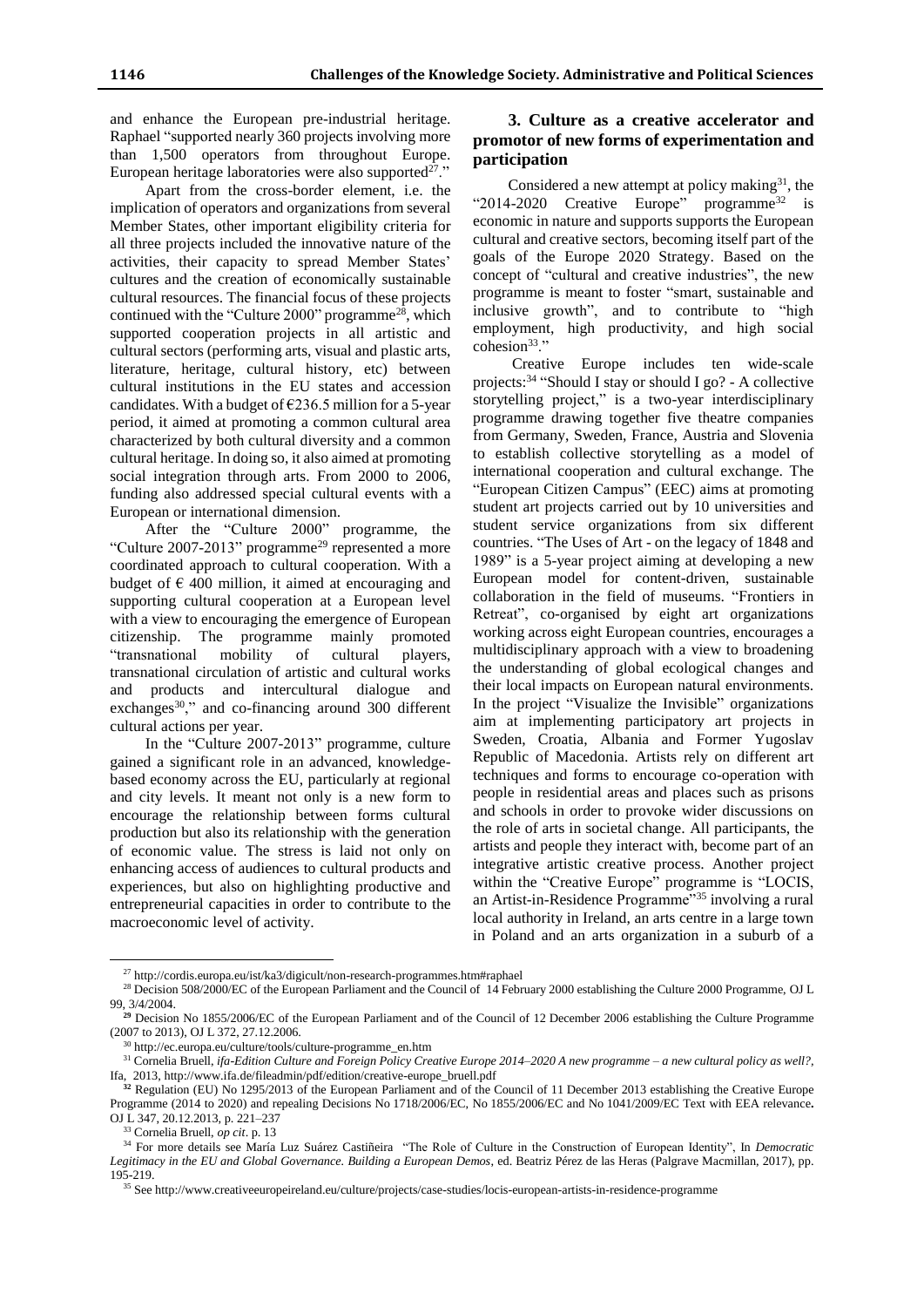capital city in Sweden. The project "CUNE Comics-in-Residence (CiR)" is an exchange programme for European comic artists. "Promoting Cultural Network SEE and connecting local projects in South-East Europe" aims at continuing and expanding the work of the project started in May 2012. The project "Outreach Europe" aims at encouraging social inclusion through cultural participation focused on researching the way museums, galleries and cultural institutions across Europe engage with an audience beyond the traditional means of outreach. Finally, "European Prospects" is a 24-month project involving collaboration between key arts organizations in Wales, Germany, Lithuania and France to create new platforms for photographers and lens-based artists from across Europe where they can produce and exhibit their work, articulating the idea of diversity of identity and experience in an enlarged EU.

These ten ongoing wide-scale projects encourage the development of two main objectives: (a) to protect, develop and promote European cultural and linguistic diversity while promoting Europe's cultural heritage, and (b) to encourage the competitiveness of the European cultural and creative sectors, in particular of the audiovisual sector. In its turn, the Culture Subprogramme is based on a number of priorities such as (a) supporting actions providing cultural and creative actors with skills, competences and know-how with a view to strengthening the cultural and creative sectors, and actions aimed at encouraging adaptation to digital technologies, testing innovative approaches to audience development and testing new business and management models; (b) supporting actions encouraging cultural and creative players to cooperate internationally, where possible on the basis of longterm strategies, which in turn will contribute to internationalizing their careers and activities within the Union and beyond; and (c) providing support in order to strengthen European cultural and creative organizations and encourage international networking in order to facilitate access to professional opportunities.

These objectives also reveal that the "Creative Europe" programme, unlike previous programmes, is fundamentally economic in nature, though the definition of the regulation states that "cultural and creative sectors" means all sectors "whose activities are based on cultural values and/or artistic and creative expressions, whether these activities are market- or non-market oriented<sup>36</sup>." The promotion of cultural diversity and intercultural dialogue is still an important idea but now "culture" is seen as "a catalyser for creativity" which should lead to growth and employment. Even the language has changed: the former cultural sector is now called the "cultural and creative sector". There is an emphasis on competitiveness, on growth, on artists as producers of

works which must be distributed as widely as possible, on international trade and increased revenues for the sector, and on reaching wider audiences in Europe and beyond.

Thus the Creative Europe programme is characterized by innovation that not only leads to an expansion of the demand possibilities, but also, and mainly, an expansion of the creative potentalities. Access to production technology entails an increase of the number of producers, making it difficult to distinguish between cultural producers and cultural consumers. Traditional cultural markets are gradually challenged by new "communities of practice where members interact on the basis of non market-mediated exchanges – a change that is made possible by the scale and speed of connectivity among players that is being made possible by online platforms."<sup>37</sup>

Apart from promoting new forms of cultural and creative exchange, and new forms of experimentation and of project design, as well as structural interdependences between the cultural and creative sectors and the economic and social ones, this new progeamme forsters other key dimensions such sustainability, social cohesion, new models of entrepreneurship, lifelong learning, soft power and local identity<sup>38</sup>.

#### **4. Conclusion**

This paper has shown that despite the problematic nature of culture for European identity and European integration, significant steps have been taken to bring culture into the scope of the European institutions. Introduced at the Supra-national level in the early 1970s, culture achieved a turning point with the Treaty of Maastricht in 1992 with the introduction of the Article on Culture that enabled the institutions to address culture in two ways: first, through the application of the EEC Treaty rules to the cultural sector, and second through the implementation of a series of cultural actions, which, viewed through the unity-in-diversity paradigm, focused primarily on heritage protection and cultural interaction, encouraging support for architectural and archaeological preservation, conservation of works of art and artefacts, sponsorship of cultural activities and translation of books, educational projects developed by the EU in Central, Eastern and Southern Europe as well as the Balkans since the 1990s.

The financial focus of the promotion of culture, however, developed in the late 1990s with the first wide-scale programmes, "Kaleidoscope", "Ariane" and "Raphael", which and merged with the "Culture 2000", a programme to support cooperation projects between cultural institutions in the EU states and accession candidates. From 2007 to 2013, the focus in cultural

 $\overline{a}$ 

<sup>36</sup> See Article 2 Definitions, p. 225

<sup>&</sup>lt;sup>37</sup> EENC

<sup>38</sup> Pier Luigi Sacco, Culture 3.0: A new pwerspective for the EU2014-2020 structural funds programming. EENC paper, April 2011. http://www.interarts.net/descargas/interarts2577.pdf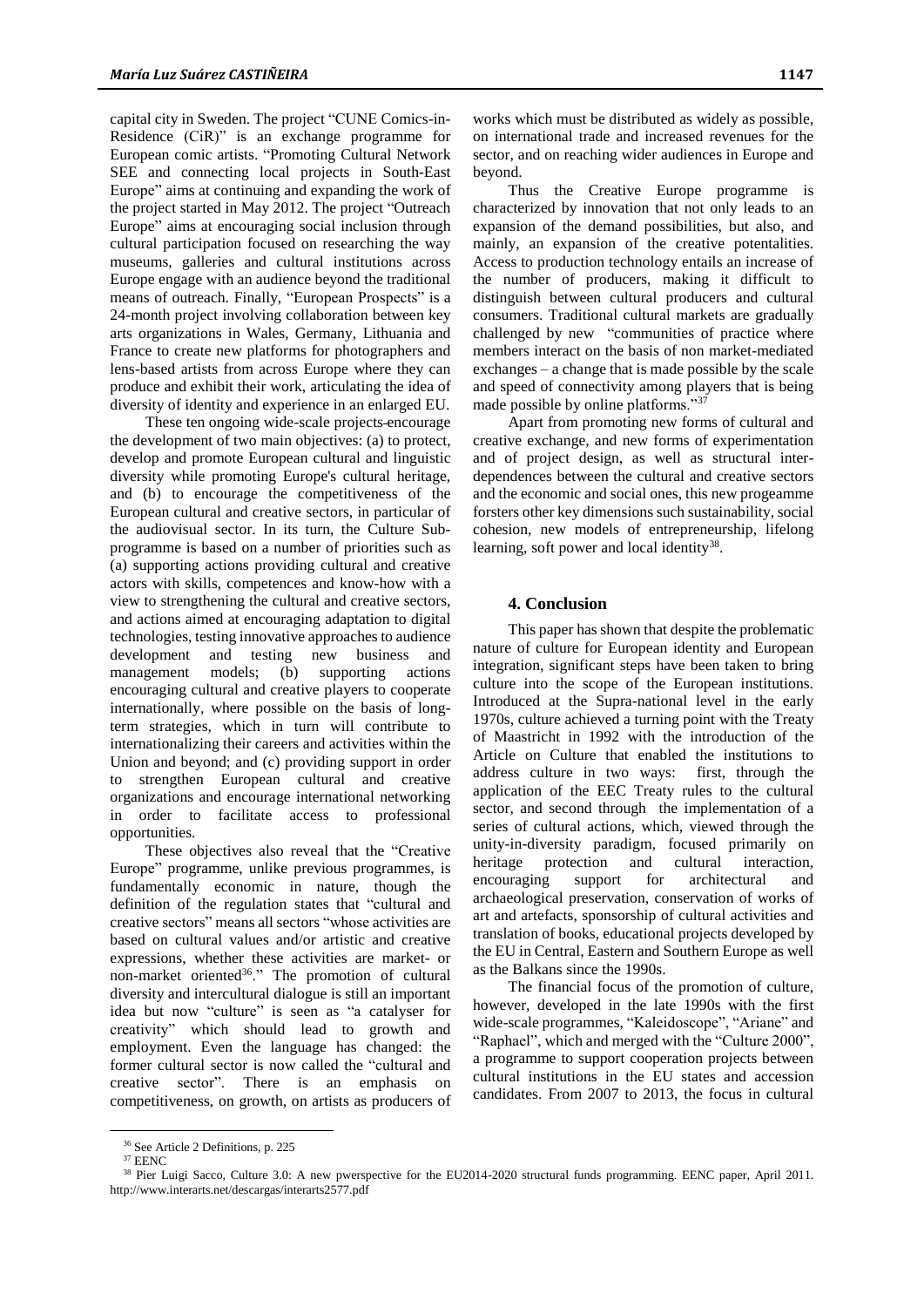support was on fostering the development of a European citizenship, encouraging cross-border mobility of cultural operators and works of art as well as intercultural dialogue. Funding was also allocated to literary translation, culture festivals and cooperation projects with third countries. In the 2014-2020 "Creative Europe programme", though the promotion of culture is still important, the emphasis is on culture

as a catalyst for creativity and culture's potential for growth and employment within the 2020 strategy. Current developments show that the emphasis of the EU on cultural programmes is moving towards integrating the regions around the cities, and moving to new forms of non-market mediated exchanges where the cultural consumer and the cultural producer become blurred due to the development of high technology.

## **References**

- Bruell, Cornelia. ifa-Edition Culture and Foreign Policy Creative Europe 2014–2020. A new programme a new cultural policy as well?, Ifa, 2013, http://www.ifa.de/fileadmin/pdf/edition/creativeeurope\_bruell.pdf
- Declaration of the European Identity (Copenhagen, 14 December 1973), http://www.cvce.eu /content/publication/1999/1/1/02798dc9-9c69-4b7d-b2c9-f03a8db7da32/ publishable \_en.pdf
- European Commission. Communication, A fresh boost for culture in the European Community, https://publications.europa.eu/en/publication-detail/-/publication/cee0214a-9caa-406f-a399 fd540b7793ac/language-en
- European Commission. Communication to the Council, *Community action in the cultural sector*, Bulletin EC, supplement 6/77, 1977
- European Commission. Communication to the Parliament and Council, *Stronger Community action in the Cultural Sector*, Bulletin EC, 1982, supplement 6/82
- Committee on Culture, Youth, Education, the Media and Sport, *Cultural cooperation in the European Union* (2000/2323(INI)), Rapporteur: Giorgio Ruffolo, http://www.europarl.europa.eu/sides/getDoc.do ;jsessionid=730677AFCB8F09FE473261E87C97DFD2.node2?language=EN&pubRef=- //EP//NONSGML+REPORT+A5-2001-0281+0+DOC+PDF+V0//EN
- Consolidated Version of the Treaty on the Functioning of the European Union, http://eurlex.europa.eu/legal-content/en/TXT/PDF/?uri=CELEX:12012E/TXT&from=FR
- Crawfurd, Smith, R. "Article 151: status quo or unexplored potential?" Paper given at Annual Congress of the Academy of European Law, 3 - 4 December, 2004
- Decision 719/96/EC, European Parliament and the Council of 29 March 1996 establishing a programme to support artistic and cultural activities having a European dimension (Kaleidoscope), OJ L 99, 20/4/1996
- Decision 2085/97/EC, European Parliament and the Council of 6 October 1997 establishing a programme of support, including translation, in the field of books and reading (Ariane), OJ L 291, 24//10/1997
- Decision 2228/97/EC, European Parliament and the Council of 13 October 1997establishing a Community action of support in the field of cultural heritage (the Raphael programme), OJ L 305, 8/11/1997
- Decision 508/2000/EC, European Parliament and the Council of 14 February 2000 establishing the Culture 2000 Programme, OJ L 99, 3/4/2004
- Decision No 1855/2006/EC, European Parliament and of the Council of 12 December 2006 establishing the Culture Programme (2007 to 2013), OJ L 372, 27.12.2006
- Delanty, Gerard. "Integration through Culture? The Paradox of the Search for a European Identity," In *European Citizenship: National Legacies and Transnational Projects*, eds. Klaus Eder & Bernhard Giesen, Oxford, Oxford: University Press, 2001
- Delanty, Gerard. "Social Integration and Europeanization: The Myth of Cultural Cohesion," in *Europeanization: Institutions, Identities and Citizenship*, eds. Robert Harmsen & Thomas M. Wilson, Amsterdam, Atlanta, 2000
- Diez, Thomas. "Europe as a Discursive Battleground: Discourse Analysis and European Integration Studies" in *Cooperation and Conflict,* no. 36, 2001
- Diez, Thomas. "Speaking 'Europe': The Politics of Integration Discourse," in Thomas Christiansen, Knud Erik Jørgensen & Antje Wiener, Eds., *The Social Construction of Europe*, London: Sage, 2001
- European Parliament. Resolution of 13 May 1974 on *measures to protect the European Cultural heritage*, OJ C79, 5.4.1976, p. 6
- European Parliament. Resolution of 8 March 1976 on *Community action in the cultural sector*, OJ C79, 5.4.1976
- European Parliament. Resolution of 18 January 1979 on *literary translation in the Community*, OJ C 39, 12.2.1996
- European Parliament. Resolution of 17 Feb 1989 on *a fresh boost for Community action in the cultural sector*, OJC69, 20.3.1989, p. 180
- European Parliament. Regulation No. 1295/2013 of the European Parliament and of the Council of 11 December 2013 establishing the Creative Europe Programme (2014 to 2020), OJ L 347, 20.12.2013
- Geertz, Clifford. *Interpretations of Culture*, New York: Basic Book, 1973
- Kaufman, T. and G. Raunig, *Anticipating European cultural policies*, Vienna, European Institute for Progressive Cultural Policy, 2002
- Niedobitek M. *The cultural dimension in EC law*, New York: Kluwer Law International, 1997
- Second Adonino Report for a People's Europe, Bulletin EC, Supplement 7/1985